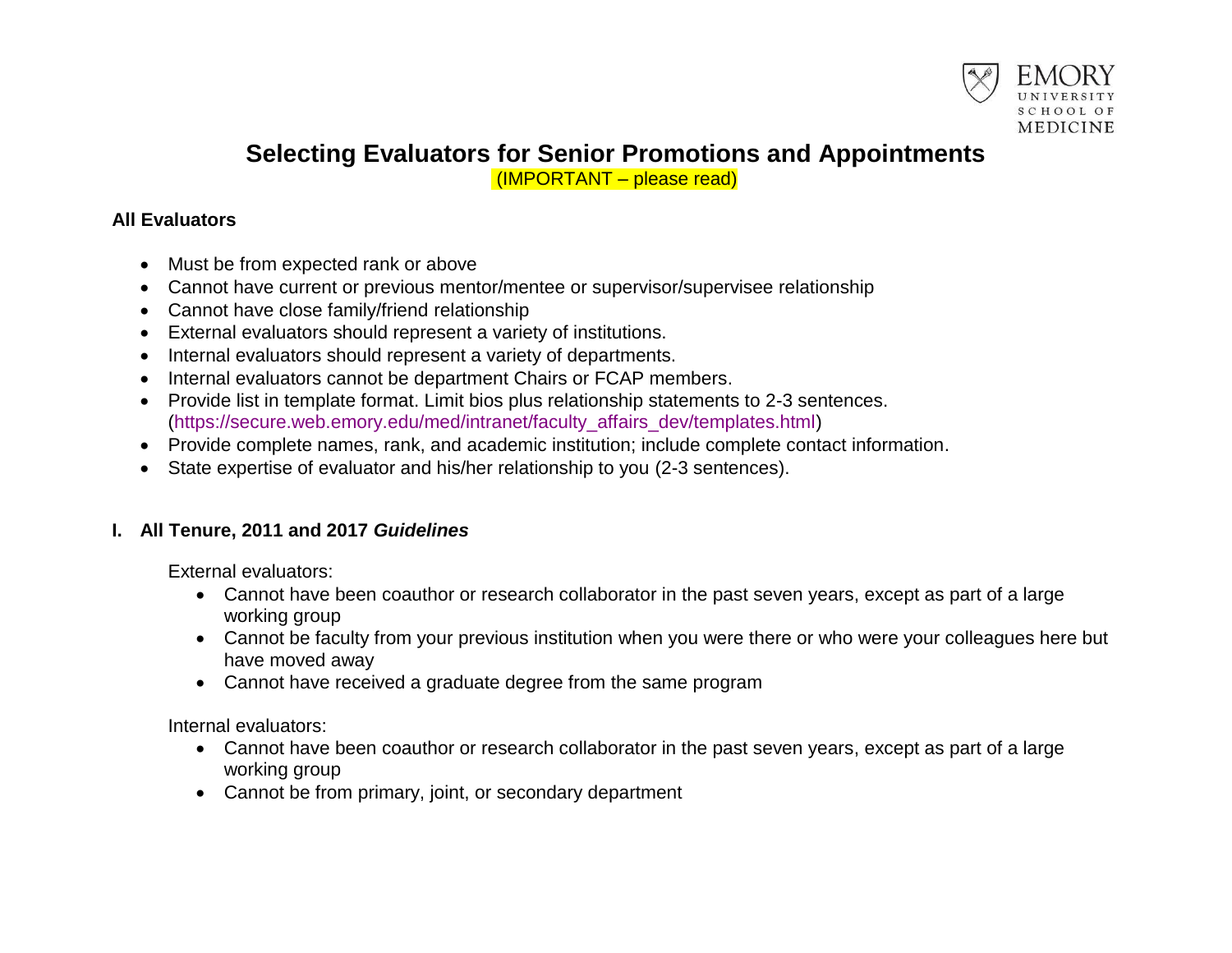#### **II. Non-Tenure, 2011** *Guidelines*

Tenure rules apply, except:

Cannot *ever* have been coauthor or research collaborator, except as part of a large working group

#### **2011** *Guidelines* **– Evaluation Requirements for Promotions/Appointments**

| <b>Professor, Tenure</b>                                    | <b>Associate Professor,</b><br>Tenure                                                        | <b>Professor, CT/RT</b>                                                                   | <b>Associate</b><br>Professor, CT/RT                                                      | <b>Professor, MEST</b>                                                                    | <b>Associate</b><br><b>Professor, MEST</b>                                         |
|-------------------------------------------------------------|----------------------------------------------------------------------------------------------|-------------------------------------------------------------------------------------------|-------------------------------------------------------------------------------------------|-------------------------------------------------------------------------------------------|------------------------------------------------------------------------------------|
| <b>Required: 8 total</b><br>6 external, plus<br>2 internal  | <b>Required: 8 total</b><br>At least 6 external;<br>internal recommended<br>but not required | <b>Required: 4 total</b><br>At least 2 external;<br>others may be<br>internal or external | <b>Required: 3 total</b><br>At least 2 external;<br>others may be<br>internal or external | <b>Required: 4 total</b><br>At least 2 external;<br>others may be<br>internal or external | Required: 3 total<br>At least 2 external;<br>others may be<br>internal or external |
| Recommended:<br>Provide 12 external<br>and 4 internal names | Recommended:<br>Provide 12 external<br>and 4 internal names                                  | Recommended:<br>Provide 6 external<br>and 2 internal names                                | Recommended:<br>Provide 6 external<br>and 2 internal names                                | Recommended:<br>Provide 6 external<br>and 2 internal names                                | Recommended:<br>Provide 6 external<br>and 2 internal names                         |

#### **III. Non-Tenure, 2017** *Guidelines*

Tenure rules apply, except:

External evaluators:

- At least three evaluations for non-tenured Associate Professor and at least four evaluations for non-tenured Professor from evaluators who have not collaborated with you within the last five years, except as part of a large working group
- Other evaluations can be from collaborators who are familiar with your contributions to the field.

Internal evaluators:

 Evaluators from your secondary, but not joint, department are acceptable, provided you do not have a close working relationship. You may not use individuals who have secondary/joint appointments in your department.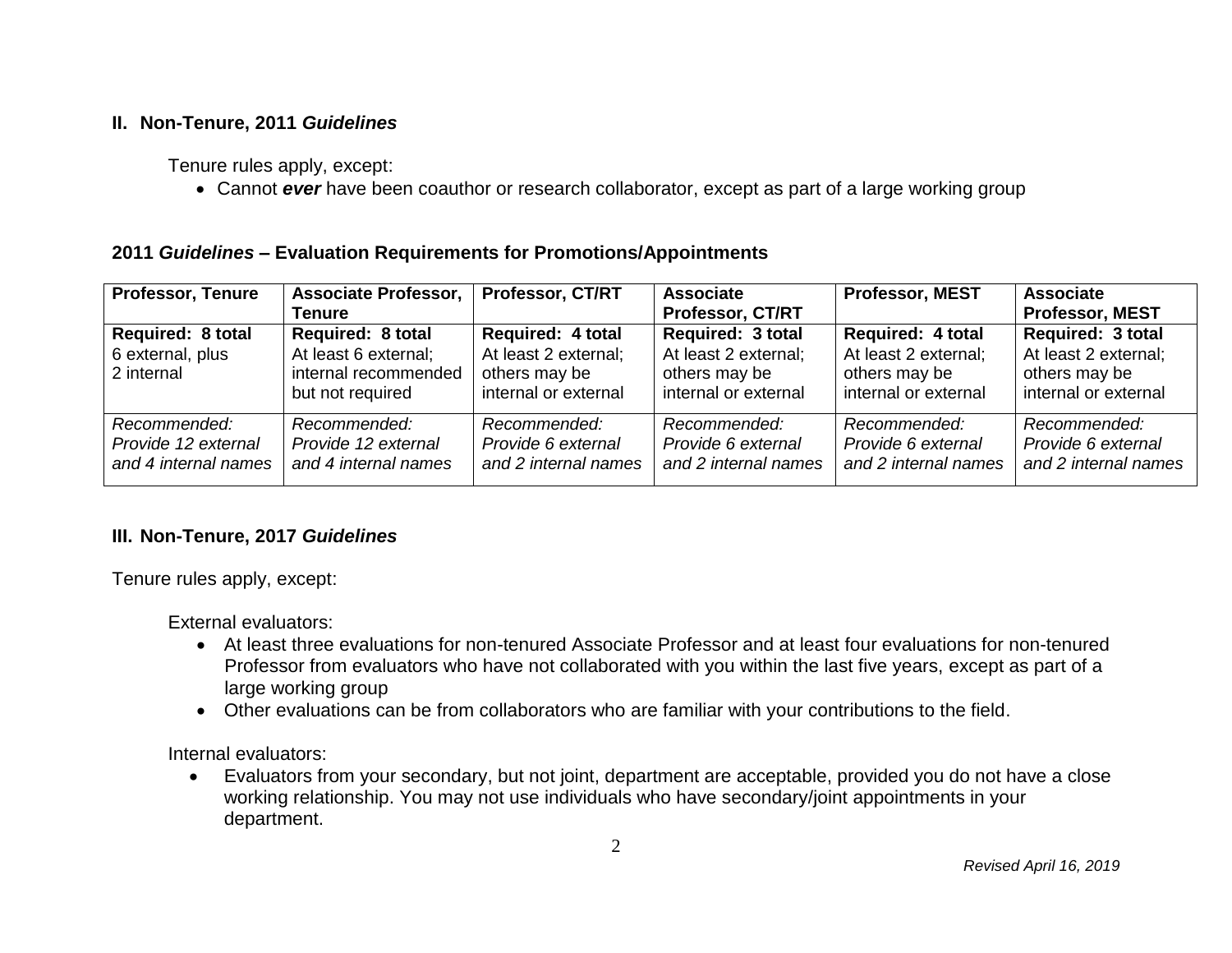#### **2017** *Guidelines* **– Evaluation Requirements for Promotions/Appointments**

| <b>Professor, Tenure</b> | <b>Associate Professor,</b>   | <b>Professor, Non-Tenure</b> | <b>Associate Professor,</b>   |
|--------------------------|-------------------------------|------------------------------|-------------------------------|
|                          | <b>Tenure</b>                 |                              | <b>Non-Tenure</b>             |
| <b>Required: 8 total</b> | <b>Required: 8 total</b>      | <b>Required: 6 total</b>     | <b>Required: 4 total</b>      |
| 6 external, plus         | At least 6 external; internal | At least 4 external arm's    | At least 3 external arm's     |
| 2 internal               | recommended but not           | length; others may be        | length; other may be internal |
|                          | required                      | internal or external non-    | or external non-arm's length  |
|                          |                               | arm's length                 |                               |
| Recommended:             | Recommended:                  | Recommended:                 | Recommended:                  |
| Provide 12 external and  | Provide 12 external and       | Provide 12 external and      | Provide 8 external and        |
| 4 internal names         | 4 internal names              | 2 internal names (optional)  | 2 internal names (optional)   |

#### **IV. Who makes a good evaluator? A colleague who:**

- Served on a committee on which you serve or served
- Belongs to your professional society or association
- Has heard you present
- Is an expert in your field who is familiar with your work
- Appeared on a panel at a conference with you
- Served on a granting council selection panel with you
- Authored an article in a journal or a chapter in a book edited by you
- Presented a paper at a conference held at the university where you are or were located
- Was present when you delivered a guest lecture at the evaluator's university or vice versa
- Invited you to present a paper at a conference organized by the evaluator or to write a chapter in a book edited by the evaluator

## **V. What else should I know?**

- Your Department Chair must approve your proposed list of evaluators.
- You should NOT contact the evaluators once the list has been submitted; any earlier contact must be neutral and informal.